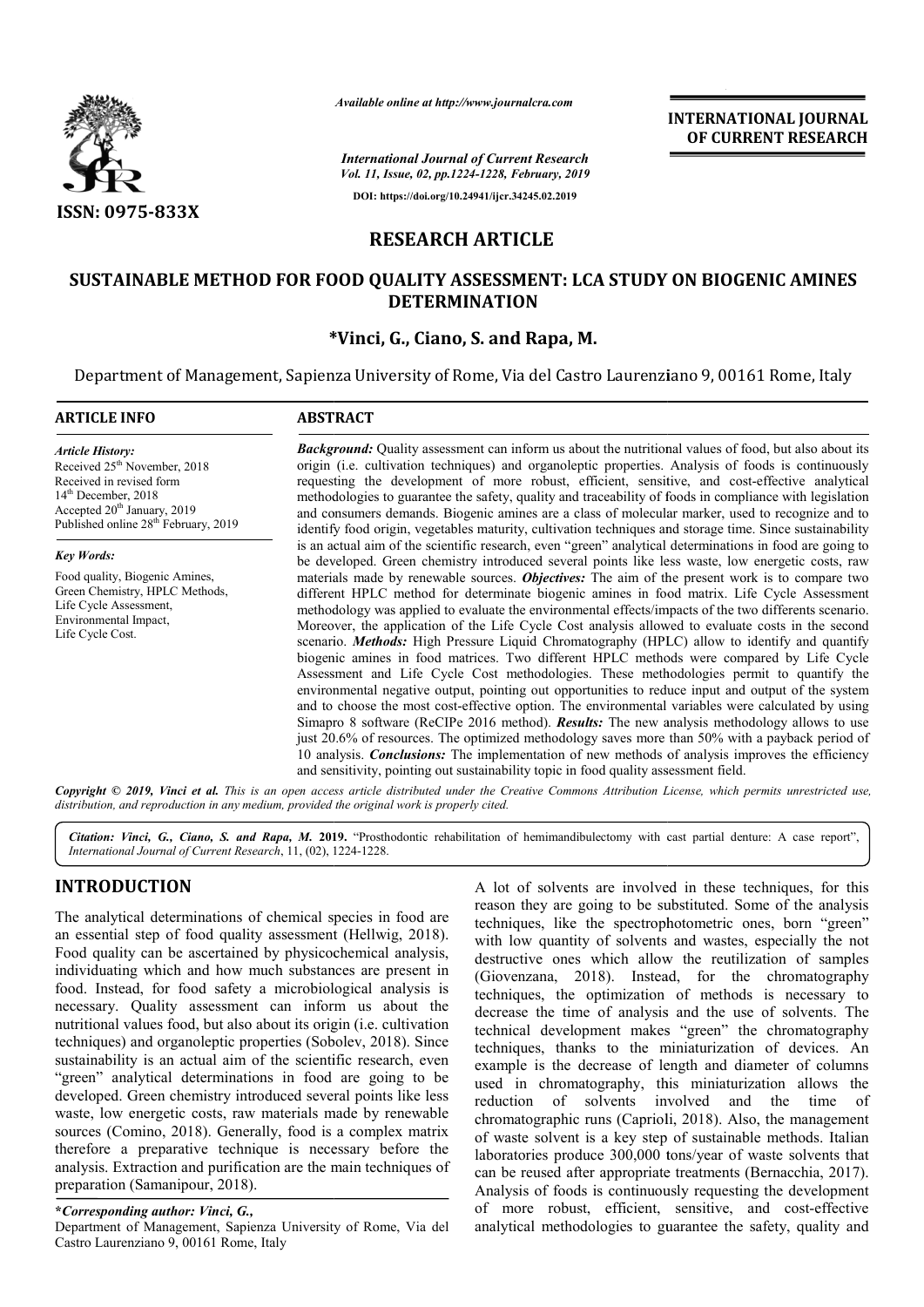traceability of foods in compliance with legislation and consumers' demands (European Commision, 2002). The methods used at the beginning of the 20th century, based on the so-called "wet chemistry", evolved into the current powerful instrumental techniques used in food laboratories. This improvement led to significant enhancements in analytical accuracy, precision, detection limits, and sample throughput, thereby expanding the practical range of food applications (Bernacchia, 2017). Besides, currently, there is also a huge interest in the health‐related properties of foods because of an increasing public concern on how to improve health through the so-called functional foods, functional ingredients, and nutraceuticals (Rao, 2018). To ensure food quality is necessary to determinate some chemical compounds, considered "molecular marker". Biogenic amines (BAs) is a class of molecular marker, used to recognize and to identify the origin of food, maturity of vegetables, cultivation techniques and storage time (Sobolev, 2018 and Preti, 2017). High Pressure Liquid Chromatography (HPLC) is considered as the "golden standard" to identify and quantify biogenic amines in food matrices (International Organization for Standardization, 2017). Many chromatographic methods were found in literature, often combined with the pre-column or post-column derivatization, to produce in both cases strong chromophores that can be detected fluorimetric (methodology more used) or with ultraviolet (UV) detection. In this study, two recent articles were chosen: Liu *et al*. (2018), and Preti *et al*. (2015). The first takes into consideration "classics" analysis conditions, instead the latter implements an innovation: a chromatographic column packed with Core-shell particles. This column provides speed and efficiency similar to columns packed with smaller porous particles. This allows low back pressure to be maintained and is therefore suitable for use on conventional HPLC instruments, improving their performance. The aim of the present work is to compare two differents HPLC methods for determinate Biogenic Amines in food matrix. Furthermore, Life Cycle Assessment methodology (LCA) and Life Cycle Costing (LCC) was applied in order to identify their sustainability.

# **MATERIALS AND METHODS**

**Life Cycle Assessment:** The effects of environment change led the society to give more attention to the environmental impact. This more responsible approach can be integrated in the processes of "decision making" business through Life Cycle Assessment (LCA) methodology (Johnson, 2013). LCA is based on the analysis and determination of quantitative variables associated with products, systems and services processed by mathematical equations, composed by data that describe the life cycle.

This methodology permits to quantify the energy and materials used (input) and the wastes released in the environment (output), in order to evaluate tangible opportunities to reduce the environmental negative output (Koci, 2011). The LCA methodology is part of the family of standards related to environmental management: ISO 14040 and 14044 (International Organization for Standardization, 2006 and International Organization for Standardization, 2006). In this study, was used "Simapro software 8" for the calculation of specified environmental indexes, by mathematical processing of data describing the life cycle.

According to the ISO standards an LCA study is composed of four related steps:

*Goal and Scope:* The ISO standard assert "the scope should be sufficiently well defined to ensure that the breadth, depth and detail of the study are compatible and sufficient to address the stated goal." It's the first phase, necessary to clearly defining the goal and scope of the research (including selecting a functional unit, the intended application and audience).

*Life cycle inventory (LCI)*: regard the collection of data and information, analysis and validation of data. In this step the exact amount of input and output derived from the system is defined and studied. The results are based on the historical records obtained from the company object of our research study.

*Life cycle impact assessment (LCIA):* provides the information to interpret the environmental significance of the comparison. In this phase, the environmental effects are quantified and visualized as impact categories in accordance with the characterization model implemented in Simapro 8.

*Interpretation:* interpretation of the results is a key step of a LCA study. The ISO standards fix a number of checks in order to obtain robust conclusions. Right results interpretation helps decision makers make a more informed decision. The Life Cycle Costing analysis was also performed to complete the evaluation of the two processes. LCC is a tool based on another life cycle approach. It looks at the direct monetary costs involved with a specific product for determining the most cost-efficiency and competitive solutions for the production process (Zhang, 2011).

### **RESULTS AND DISCUSSION**

*Goal and Scope:* The goal of this paper is to contribute to exploring the suitable functional units, system boundaries and allocation procedures for LCA in HPLC analysis for food quality assessment. The purpose of this study is to highlight the environmental and economic differences between two different scenarios of analysis.

*Chromatographic methods: Scenario A and Scenario B:* To compare the environmental and economic efficiency of the new analysis methodology, two protocols based on the same experimental conditions were compared. The column used is the only optimized variable. Scenario A is defined by experimental conditions reported in Liu *et al*. (Liu, 2018), while scenario B is defined by the experimental conditions in Preti *et al.* (Preti, 2015). The parameters studied were: chromatographic column, temperature, mobile phase composition and mobile phase flow as reported in Tab 1. The chromatographic column, in scenario A, was a C-18, 250x4.6 mm, 5 µm. In Preti *et al*. (scenario B) that column have been substituted. The stationary phase is the same (C-18), length is reduced (10x4.6 mm). The column was also implemented with a core-shell technology, resulting in a lower expansion of bands, but maximizing the efficiency. Starting from a flow to 1.0 mL/min, it was achieved a 0.6 mL/min flow. The small length of the column, indeed, allows to reduce the analysis time, from 57 min to 13 min, by changing the solvent gradient. A decrease of solvent volume was achieved, so the ACN quantity involved in the method varies from 45.20 mL to 6.55 mL. This allows a reduction up to 6 times of ACN used. All these characteristics give the possibility to use a low quantity of solvents and to carried out more analysis in the same time spent. It was noteworthy that the optimized method doesn't show lose in sensibility.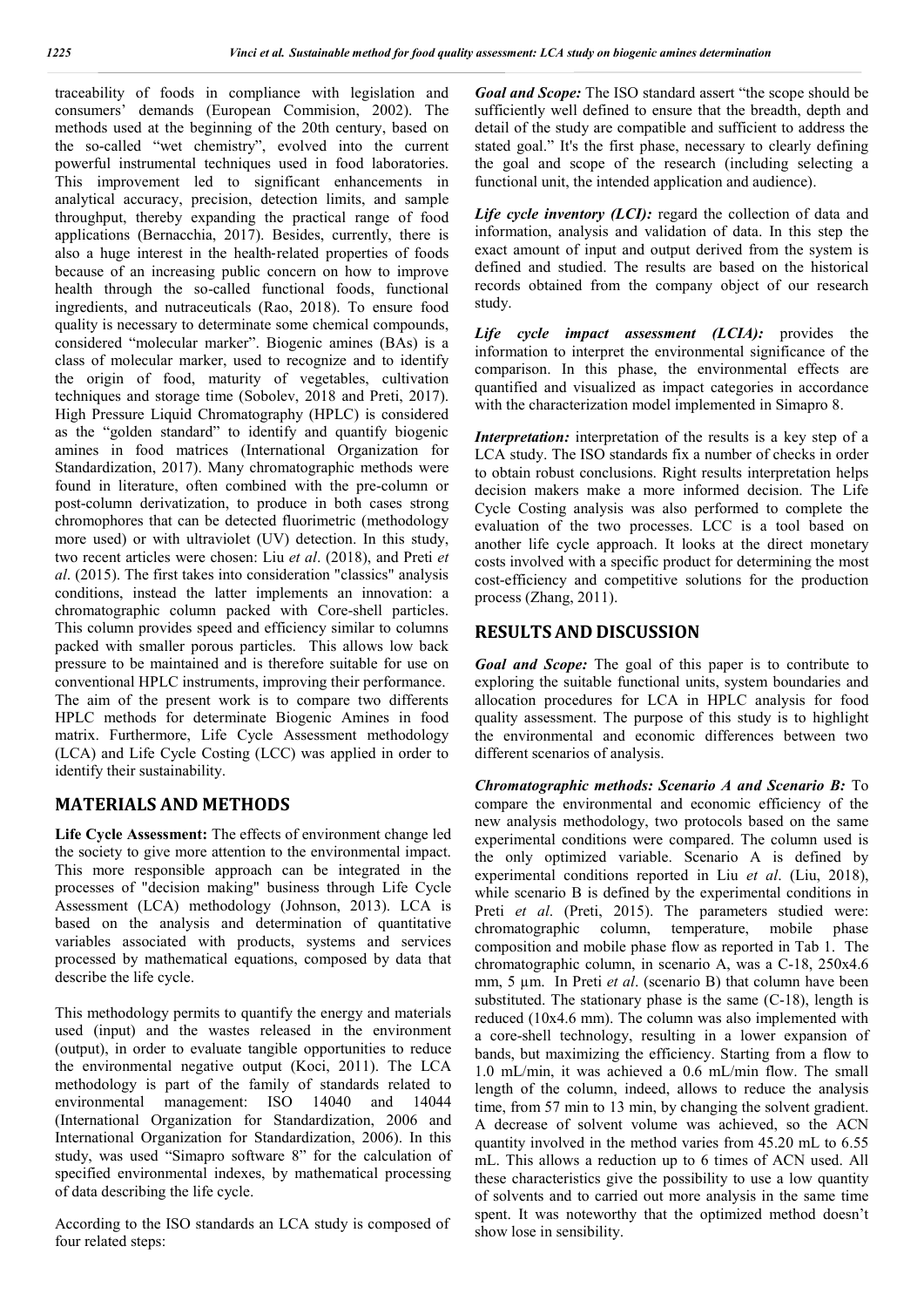|  |  |  |  | Table 1. Experimental conditions scenario A and scenario B. |  |  |  |  |  |
|--|--|--|--|-------------------------------------------------------------|--|--|--|--|--|
|--|--|--|--|-------------------------------------------------------------|--|--|--|--|--|

|                             | <b>SCENARIO A</b>              | <b>SCENARIO B</b>                            |
|-----------------------------|--------------------------------|----------------------------------------------|
| <b>COLOUMN</b>              | C-18 $(250x4.6$ mm, 5 $\mu$ m) | C-18 $(100x4.6$ mm, 2.6 $\mu$ m)             |
| <b>TEMPERATURE</b>          | $40^{\circ}$ C                 | 50°C                                         |
| <b>MOBILE PHASE (GRADE)</b> | A: H <sub>2</sub> 0 B: ACN     | A: H <sub>2</sub> 0 B: ACN                   |
|                             | 0 min.: $60\%$ B               | 0 min.: $65\%$ B                             |
|                             | 40 min.: $100\%$ B             | 3,5 min.: 75% B                              |
|                             | 47 min.: 100% B                | 9 min.: 100% B                               |
|                             | 48 min.: 60% B                 | 11 min.: 100% B                              |
|                             | 57 min.: 60% B                 | 13 min.: 65% B                               |
| <b>FLOW</b>                 | $1.0 \text{ mL/min}$           | $0.6 \text{ mL/min}$                         |
| <b>ANALYSIS TIME</b>        | $57 \,\mathrm{min}$            | $13 \text{ min}$                             |
| <b>SOLVENT VOLUME</b>       | 57 mL/analysis                 | 7,8 mL/analysis                              |
|                             | (11,80mL H20; 45,20mL ACN)     | $(1,25 \text{ mL H}20; 6,55 \text{ mL ACN})$ |

#### **Table 2. System input and output**

|        | Input / Output of production | Unit | Scenario A | <b>Scenario B</b> |
|--------|------------------------------|------|------------|-------------------|
| Input  | Water (HPLC grade)           | g    | 1180.00    | 125.00            |
|        | Acetonitrile (HPLC grade)    |      | 3553.00    | 515.00            |
|        | Energy                       | KW/h | 285.00     | 65.00             |
| Output | Waste (disposed)             | g    | 4733.00    | 640.00            |

|                       | <b>Scenario A</b> | <b>Scenario B</b> |
|-----------------------|-------------------|-------------------|
| COST                  | Unit: $\epsilon$  | Unit: $\epsilon$  |
| Energy                | 17.67             | 4.03              |
| Solvents              | 547.40            | 78.30             |
| Operator              | 890.62            | 203.16            |
| Waste Disposal        | 9.94              | 1,34              |
| $\Sigma$ 100 analyses | 1465.63           | 286.83            |
| Column                | 616.00            | 730.00            |
| Total                 | 2081.63           | 1016.83           |

### **Table 3. Cost allocation confront**

#### *Life Cycle Inventory*

System data and information are studied to define the exact amount of input and output. In this research study the data derive from the information reported in literature (Liu, 2018 and Preti, 2015). The production unit is identified in 100 analyses. 100 analyses were considered as normal monthly laboratory routines. Input and output of the extraction procedure were not considered for comparison (identical for both methods). The HPLC system is considered equivalent for the two scenarios, except for the chromatographic column. Table 2 shows the input and output detail of both methods.

#### *Life Cycle Impact Assessment*

For the assessment of the environmental and social impact of methods, impact categories have been defined and chosen. The environmental variables were calculated by using Simapro 8 software (ReCIPe 2016 method) for both the systems, in order to compare the results of the two analytical methods. All three major impact fields have been considered to evaluate the environmental profile: human health effect, ecosystems impact and resources consumption. In Figure 1 are shown the results obtained from the conversion of relevant characterization factors of each impact field with the LCIA results. No treatment occurs because all the impact categories result significant. Scenario A was set as 100% of impact, and scenario B was compared to this. In the LCIA is highlighted that the optimization of the analysis method, achieved by the technological innovation (the use of the new column), has allowed a reduction of the impacts in all three fields. The new analysis methodology allows to use just 20.6% of resources, with an evident impact also on what will then be the disposal.



**Fig. 2. Impact field comparison**



### **Fig. S.1. Investment Evaluation: Comparison between the two scenario**

*Life Cycle Costing analysis:* The LCC is a valuation method that determines the overall cost of products and services,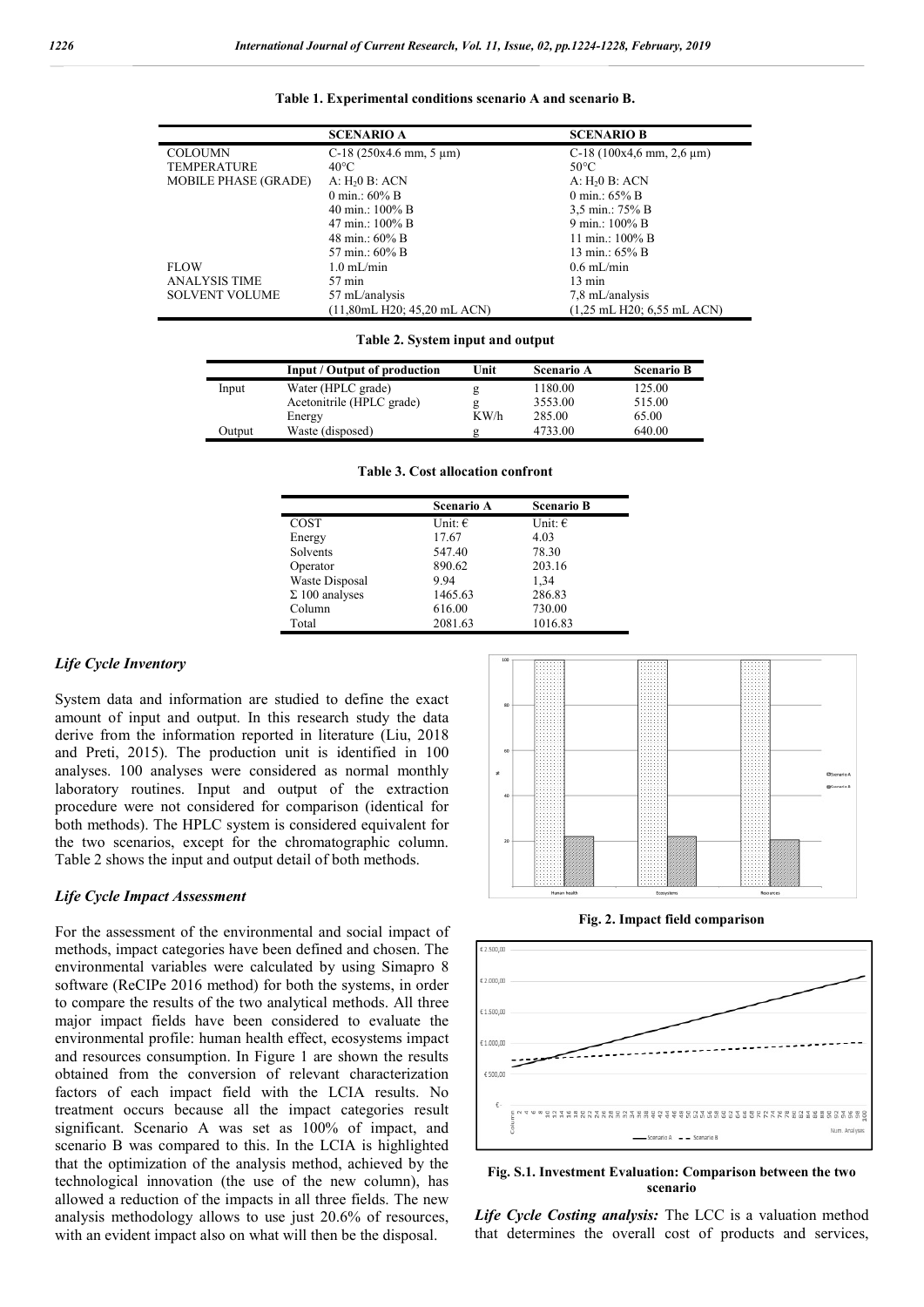considering the entire life cycle (Zhang, 2011). This methodology is often used in industrial field, it can assist the decision makers about modification of some variables in the production process. Currently, there are very few applications of the LCC to laboratory experiments (Guinée, 2011). The comparison between the two different scenarios is shown in Table 3. The costs of columns and solvents are referred to the European retail market prices. The cost of waste disposal is referred to the rates applied in central Italy, according to European law (EWC 07 07 08). All costs are excluding taxes. Table 3 shows the cost of the individual components of the system studied in the scenario: energy, solvents and operator. In addition to analysis cost, the initial column cost was evaluated, resulting higher for Scenario B. The Scenario B save more than 50%, despite of the higher cost of the column. The optimized method results more efficient in terms of solvent expenditures (more of 80%). It also had a lower waste disposal cost. Figure 2 shows the evaluation of the investment, which gain to highlight the payback period. The high efficiency of the optimized scenario allows the recovery of the initial investment for the core-shell column after 10 analyses.

### **Conclusions**

Sustainability is not a current topic in the food quality assessment field. The implementation of new methods of analysis improves the efficiency and sensitivity. To ensure consumer health, the impacts of inputs and outputs of the system have to be considered. The application of LCA and LCC methodologies allowed to evaluate the effect of the replacement of a classical HPLC column with Core-Shell technology column. The low flow rate and the reduced time analysis lead us to saving a great amount of solvents (up to 80 %), with a reduction up to 6 times of ACN volume. The new method shows an impact reduction up to 80% in the three major fields: human health, ecosystems and resources. The subsequent cost analysis showed a saving of 50%, even considering the cost of the investment, with a payback period of 10 analyses. This study therefore raises the evidence of how technological innovation can lead to greater sustainability, in an unexplored field such as food analysis.

### **Key Points**

- Replacement of a classical HPLC column with Core-Shell technology column allowed to reduce flow rate and time analysis in BAs determination.
- LCA results suggests an impacts reduction in Human Health, Ecosystems and Resources fields for the optimized method.
- LCC shown that new analysis methodology lead to save more than 50% of resources.

**Conflict of Interest statement:** The authors state that there is no conflict of interests.

*Funding statement:* The study conducted as part of the project financed by the Sapienza University of Rome 2017 Founds No RM11715C81D069E55.

## **REFERENCES**

Bernacchia, R., Rapa M. and G.Vinci, in G. Motta (Ed.), Food and Culture, History Society Communication, edited by (Italy: Edizioni Nuova Cultura, 2017), 363-374.

- Caprioli, G., Nzekoue, F. K., Giusti, F., Vittori, S. and Sagratini, G., 2018. "Optimization of an extraction method for the simultaneous quantification of sixteen polyphenols in thirty-one pulse samples by using HPLC-MS / MS dynamic-MRM triple quadrupole", *Food Chem.,* 266, 490– 497.
- Comino, F., Ayora-cañada, M. J., Aranda, V., Díaz, A. and Domínguez-vidal, A. 2018. "Near-infrared spectroscopy and X-ray fluorescence data fusion for olive leaf analysis and crop nutritional status determination", Talanta, 188, 676–684.
- European Commision (EC). Regulation (EC) No 178/2002 of the European Parliament and of the Council. *Official Journal of the European Communities* 2002.
- Giovenzana, V., Beghi, R., Romaniello, R., Tamborrino, A., Guidetti, R. and Leone, A., 2018. "Use of visible and near infrared spectroscopy with a view to on-line evaluation of oil content during olive processing", *Biosyst. Eng.,* 172, 102–109.
- Guinée, J.B., Heijungs, R., Huppes, G., Zamagni, A., Masoni, P., Buonamici, R., Ekvall, T., Rydberg, T., 2011."Life cycle assessment: Past, present, and future", *Environ. Sci. Technol.,* 45 (1), 90-96.
- Hellwig,M., Kühn, L. and Henle T., 2018. "Individual Maillard reaction products as indicators of heat treatment of pasta — A survey of commercial products", *J. Food Compos. Anal*. 72, 83–92.
- International Organization for Standardization, Environmental management -- Life cycle assessment -- Principles and framework, ISO 14040:2006, 2006.
- International Organization for Standardization, Environmental management -- Life cycle assessment -- Requirements and guidelines, ISO 14044:2006, 2006.
- International Organization for Standardization, Microbiology of the food chain — Detection and quantification of histamine in fish and fishery products — HPLC method, ISO 19343:2017, 2017.
- Johnson, J., McMillan, C. and Keoleian, G., 2013."Evaluation of Life Cycle Assessment Recycling Allocation Methods: The Case Study of Aluminium", *J. Ind. Ecol.,* 17, 700-711.
- Koci, V. and Trecakova, T., 2011."Mixed municipal waste management in the Czech Republic from the point of view of the LCA method", *Int. J. Life Cycle Ass.,* 16(2), 113,124.
- Liu, S.,Xu, J., Ma, C. and Guo,C., 2018."A comparative analysis of derivatization strategies for the determination of biogenic amines in sausage and cheese by HPLC", *Food Chem.,* 266, 275-283.
- Preti, R., Letizia, M., Bernacchia, R. and Vinci, G.,2015. "Fast determination of biogenic amines in beverages by a core – shell particle column", *Food Chem.,* 187, 555-562.
- Preti, R., Rapa, M. and Vinci, G., 2017. "Effect of steaming and boiling on the antioxidant properties and biogenic amines content in green bean (Phaseolus vulgaris) varieties of different colours", *J. Food Qual.,* 1.
- Rao, S., Santhakumar, A. B.,Chinkwo, K. A.,Blanchard, C. L., 2018."Q-TOF LC / MS identification and UHPLC-Online ABTS antioxidant activity guided mapping of barley polyphenols", *Food Chem.,* 266, 323-328.
- Samanipour, S., Baz-Lomba, A., Reid, M. J., Ciceri, E., Rowland, S., Nilsson, P., Thomas, K. V., 2018."Assessing sample extraction efficiencies for the analysis of complex unresolved mixtures of organic pollutants: A comprehensive non- target approach", Anal. Chim. Acta, 1025, 92–98.